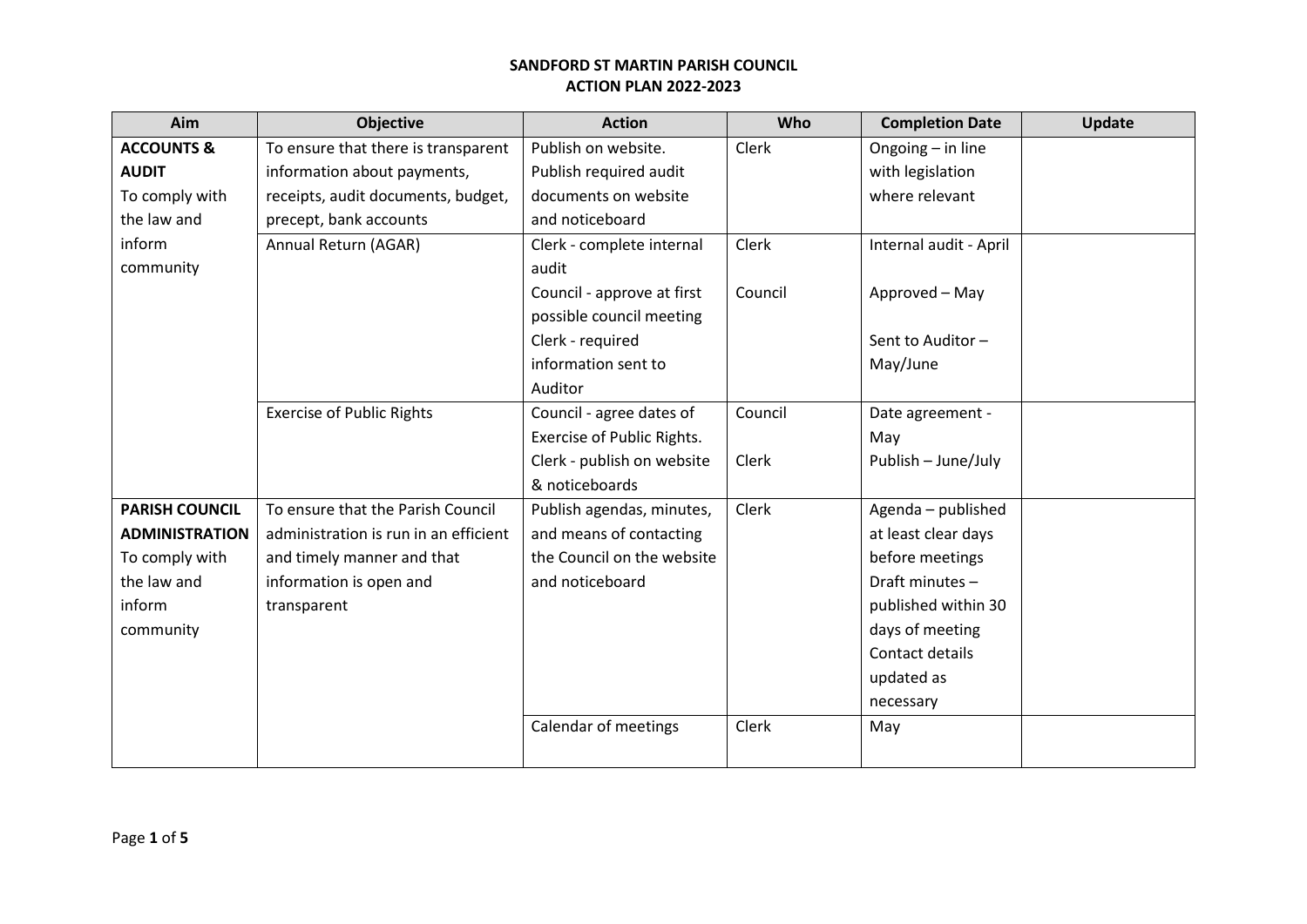| Aim                        | <b>Objective</b>                       | <b>Action</b>                | Who         | <b>Completion Date</b> | Update |
|----------------------------|----------------------------------------|------------------------------|-------------|------------------------|--------|
| <b>POLICIES</b>            | To ensure all council policies,        | Clerk - ensure reviews are   | Clerk       | As per schedule        |        |
| To comply with             | <b>Financial Regulations, Standing</b> | scheduled on meeting         |             |                        |        |
| the law                    | Orders and procedures are              | agendas as required.         |             |                        |        |
|                            | reviewed as per schedule and           | Council - review and agree   | Council     |                        |        |
|                            | updated as necessary                   | update as necessary          |             |                        |        |
| <b>PLANNING</b>            | To consider all planning               | Clerk - ensure planning      | Clerk       | Planning comments      |        |
| <b>APPLICATIONS</b>        | applications which fall within, and    | applications are notified to |             | sent to WODC as        |        |
| To monitor                 | impact upon, the Parish                | councillors and placed on    |             | required within        |        |
| development and            |                                        | agenda, request extension    |             | agreed dates           |        |
| planning                   |                                        | if necessary                 |             |                        |        |
|                            |                                        | Clerk - update planning      | Clerk       |                        |        |
|                            |                                        | overview spreadsheet as      |             |                        |        |
|                            |                                        | required                     |             |                        |        |
|                            |                                        | Council - comments made      | Council     |                        |        |
|                            |                                        | at meetings or via           |             |                        |        |
|                            |                                        | delegated clerk authority    |             |                        |        |
| <b>HEALTH &amp; SAFETY</b> | To ensure the Council meets Health     | Renew insurance              | Clerk       | Renewal - June         |        |
| To comply with             | & Safety requirements for its staff,   |                              |             |                        |        |
| the law and                | councillors and public at events and   |                              |             |                        |        |
| ensure safety              | activities                             |                              |             |                        |        |
|                            | To ensure there is adequate            | Risk assessments             | Clerk       | Reviewed annually      |        |
|                            | insurance cover                        |                              |             | in September and       |        |
|                            |                                        |                              |             | updated as required    |        |
| <b>ASSETS</b>              | To ensure that all council assets are  | Regular checks to ensure     | Nominated   | Ongoing                |        |
| To comply with             | maintained correctly, and disposed     | assets are in good working   | councillors |                        |        |
| the law and                | of responsibly                         | order, actions taken as      |             |                        |        |
| ensure safety              |                                        | required                     |             |                        |        |
|                            |                                        |                              |             |                        |        |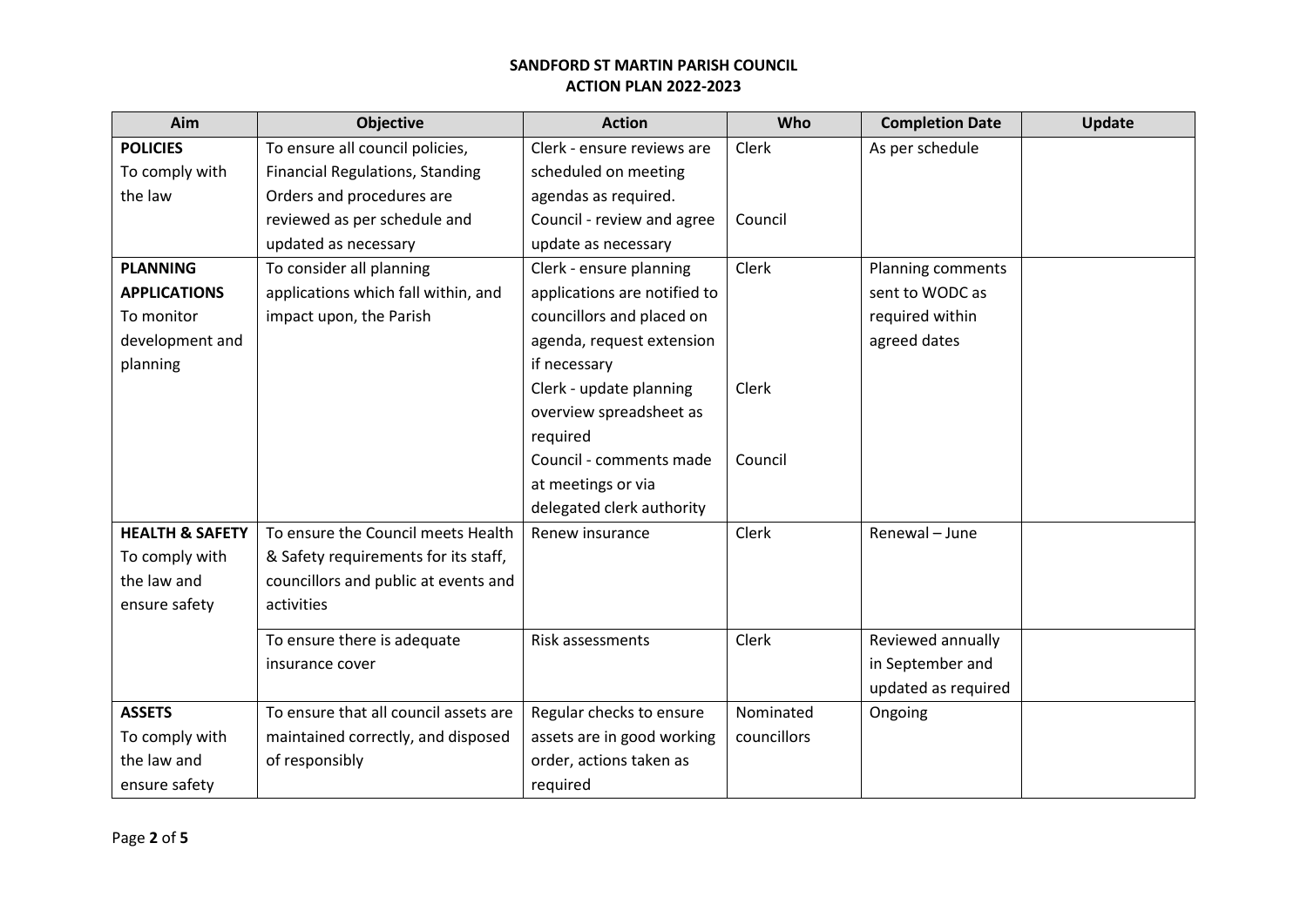| Aim                  | <b>Objective</b>                       | <b>Action</b>                | Who           | <b>Completion Date</b> | Update |
|----------------------|----------------------------------------|------------------------------|---------------|------------------------|--------|
|                      |                                        | Assets compared with         | Clerk         | Ongoing                |        |
|                      |                                        | asset register annually      |               |                        |        |
|                      |                                        | Asset register updated as    | Clerk         | Ongoing                |        |
|                      |                                        | required                     |               |                        |        |
| <b>SUBSCRIPTIONS</b> | To ensure the Parish Council has       | Council - approve annual     | Council       | Approval - May         |        |
| To keep up to        | access to advice and training          | subscriptions to OALC,       |               |                        |        |
| date                 |                                        | <b>SLCC</b>                  |               |                        |        |
|                      |                                        | Clerk - process renewals     | Clerk         | Renewals - ongoing     |        |
| <b>GROUNDS</b>       | To manage cutting of Ledwell           | Manage contractor and        | Clerk/Council | Ongoing                |        |
| <b>MAINTENANCE</b>   | Village Green                          | monitor areas                |               |                        |        |
| To upkeep open       |                                        |                              |               |                        |        |
| spaces               |                                        |                              |               |                        |        |
| <b>GRIT/SALT</b>     | To ensure grit bins are adequately     | Regular monitoring and       | Clerk         | Ongoing                |        |
| Provision of         | provisioned                            | reporting to OCC when        |               |                        |        |
| salt/grit for parish |                                        | required                     |               |                        |        |
|                      | To ensure grit is available for parish | Order salt/grit from OCC     | Clerk         | September              |        |
|                      | as required                            | as required                  |               |                        |        |
|                      |                                        | Distribute grit/salt bags as | Nominated     | Ongoing                |        |
|                      |                                        | required                     | councillor    |                        |        |
| <b>COMMUNITY</b>     | To engage with community groups        | Council - invite community   | Councillors   | Ongoing                |        |
| <b>ENGAGEMENT</b>    | and individuals to help shape the      | to council meetings          |               |                        |        |
| To engage with       | Parish Council plans for the parish    |                              |               |                        |        |
| the community        | To have an active website              | Clerk - update website       | Clerk         |                        |        |
|                      |                                        | regularly                    |               |                        |        |
|                      |                                        |                              |               |                        |        |
|                      |                                        |                              |               |                        |        |
|                      |                                        |                              |               |                        |        |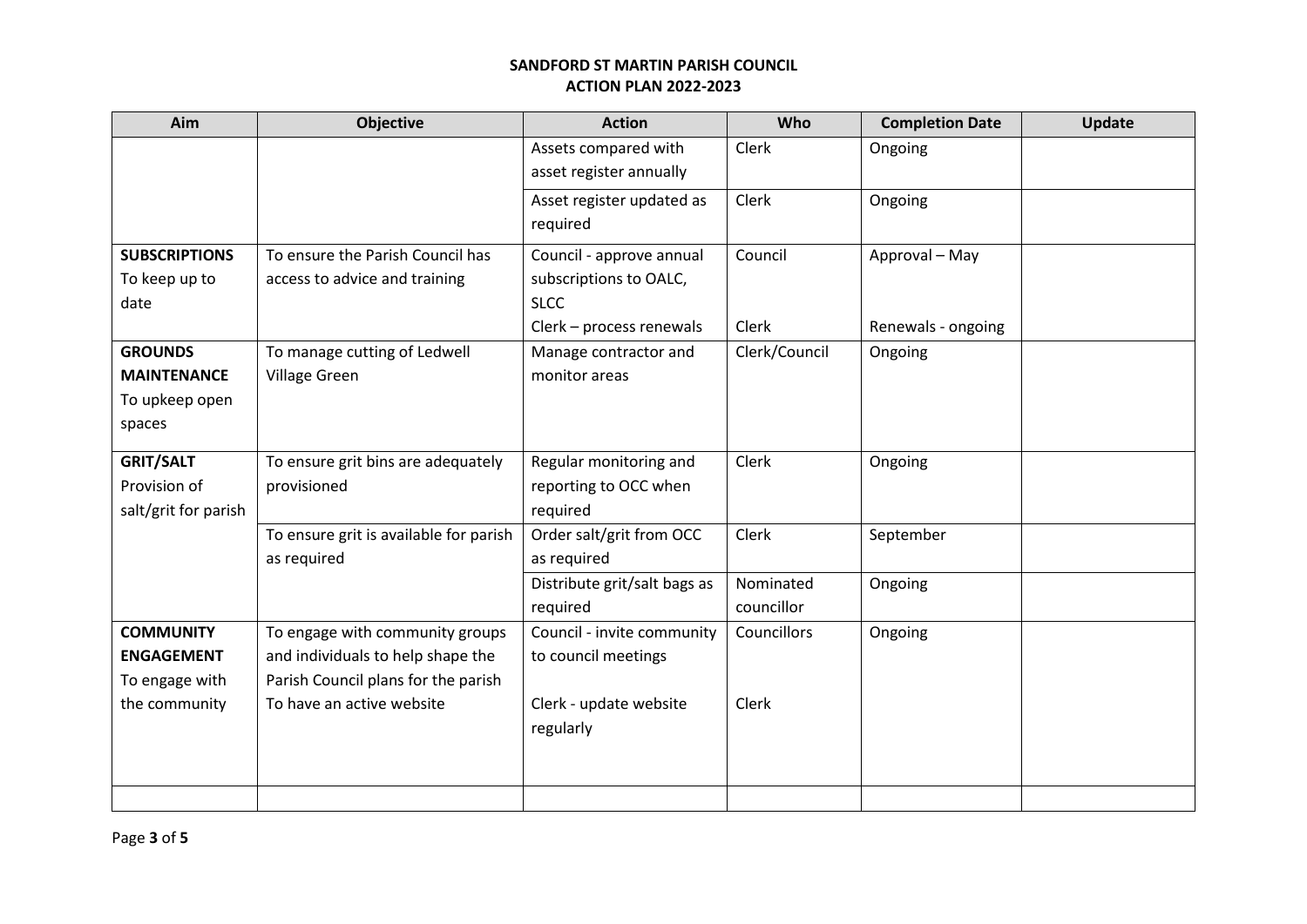| Aim                     | <b>Objective</b>                  | <b>Action</b>             | Who          | <b>Completion Date</b> | Update |
|-------------------------|-----------------------------------|---------------------------|--------------|------------------------|--------|
| <b>DATA</b>             | To ensure regulations are met     | Annual ICO renewal        | Clerk        | January                |        |
| <b>PROTECTION</b>       |                                   | Update policies as        | Clerk        | Ongoing                |        |
| To comply with          |                                   | required                  |              |                        |        |
| the law                 |                                   | Data destruction as       | Clerk        | Ongoing                |        |
|                         |                                   | required                  |              |                        |        |
| <b>WEBSITE</b>          | To meet Transparency Regulations  | Review website and        | <b>Clerk</b> | Ongoing                |        |
| To comply with          |                                   | amend as required         |              |                        |        |
| the law and             | To meet Accessibility Regulations | Review website and        | Clerk        | Ongoing                |        |
| engage the<br>community |                                   | amend as required         |              |                        |        |
|                         | To engage with the community      | Update regularly          | Clerk        | Ongoing                |        |
|                         |                                   |                           |              |                        |        |
| <b>FINANCE</b>          | Review of financial control of    | Annual review of banking  | Clerk        | September              |        |
| To improve              | banking, and payments             | arrangements and          |              |                        |        |
| finance systems         |                                   | payment arrangements      |              |                        |        |
| <b>COUNCIL</b>          | May 2022 council election         | Put up notices as         | Clerk        | As required            |        |
| <b>ELECTION</b>         | To advertise as required          | requested by WODC         |              |                        |        |
| To comply with          | To encourage community            | Clerk - update website,   | Clerk        | As required            |        |
| the law and             | engagement in the election and    | noticeboards              | Council      |                        |        |
| engage the              | work of council                   |                           |              |                        |        |
| community               |                                   |                           |              |                        |        |
|                         | To aid new councillors            | Create induction pack for | Clerk        | <b>March 2022</b>      |        |
|                         |                                   | new councillors           |              |                        |        |
|                         |                                   | Arrange orientation       | Clerk        | May 2022               |        |
|                         |                                   | meeting for new           |              |                        |        |
|                         |                                   | councillors               |              |                        |        |